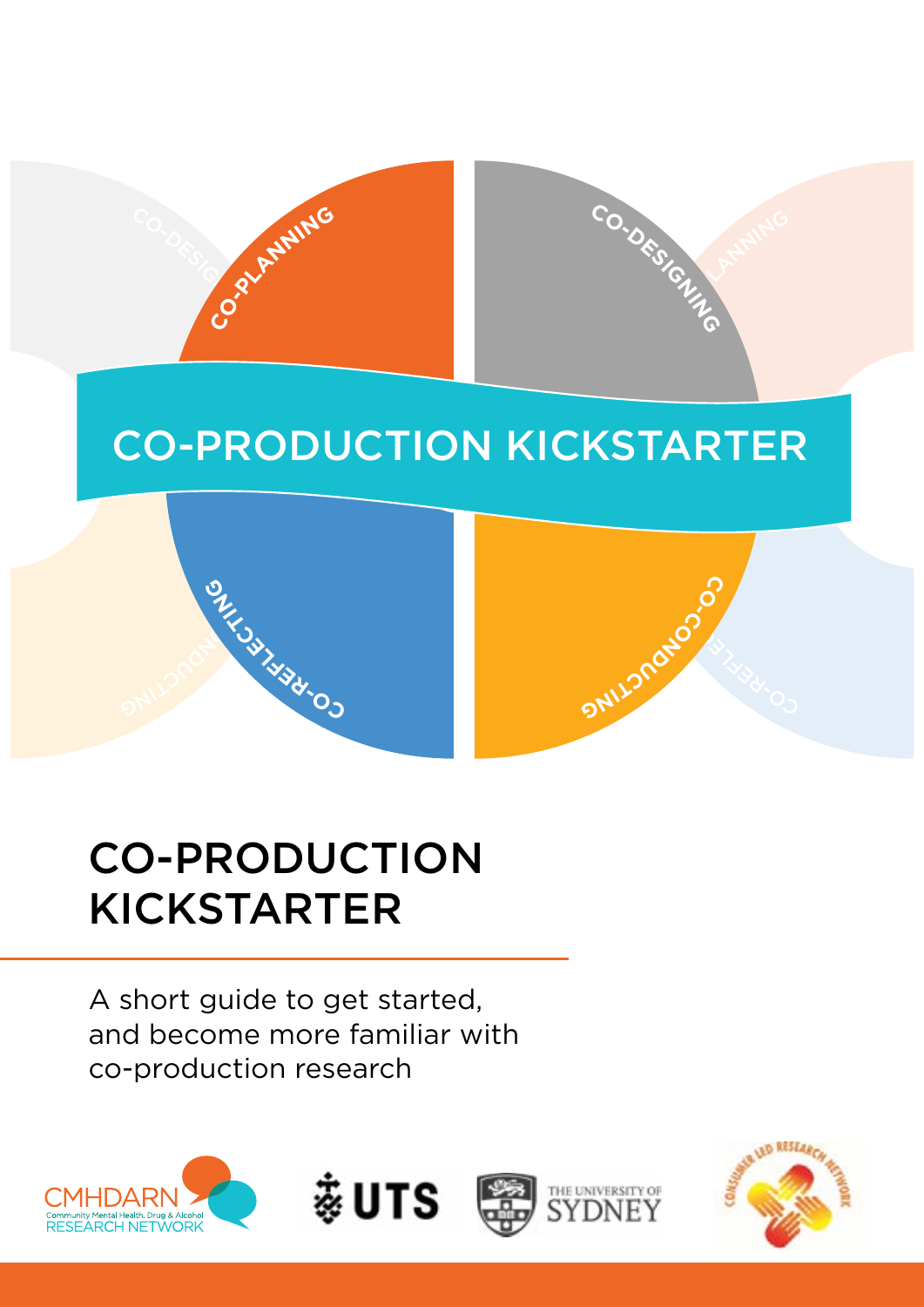### Co-production Kickstarter

Published by **Community Mental Health Drug and Alcohol Research Network**

Building 125 Corner Church and Glover Streets LILYFIELD NSW 2040 PO Box 668 ROZELLE NSW 2039

Co-authored by: Brett Bellingham, Bradley Foxlewin, Dr Grenville Rose, Dr Jo River

© Community Mental Health Drug and Alcohol Research Network This publication is copyright. It may be reproduced in part or in whole for educational purposes provided credit is attributed to the authors.

Suggested Citation: Bellingham, B., Foxlewin, B., Rose, G., & River, J. (2021) '*Co-production Kickstarter*', Sydney, 2021.

All references in this document were up to date at the time of writing.

The content of this document is published in good faith by Community Mental Health Drug and Alcohol Research Network (CMHDARN). This resource is for information purposes only.

CMHDARN does not accept any legal liability for any injury, loss or damage incurred by the use of, or reliance on this document.

*Note: for terminology used in this tool* [see p.1](#page-10-0)1

### Acknowledgments

**Co-production Kickstarter** was conceptualised by **Community Mental Health Drug and Alcohol Research Network (CMHDARN)** and developed in partnership with Lived Experience researchers **Brett Bellingham**, University of Sydney, **Bradley Foxlewin**, Consumer Led Research Network (CLRN), University of Sydney, University of Technology Sydney (UTS), and **Dr Grenville Rose**, CLRN University of Sydney, and Conventional academic researcher, **Dr Jo River**, Faculty of Health, UTS.

[The Kickstarter was co-produced in response to a need for a resource to support meaningful](#page-10-0)  co-production research in the mental health and alcohol and other drugs sectors, and thereby promote greater participation of lived experience in community-based, health, and academic research practice.

The authors thank Holly Kemp and Katy Sam for their contributions to the final draft of the coproduction Kickstarter. They also thank and acknowledge Jo Penhallurick for conceptualising and supporting the Co-production Kickstarter project in its early phase.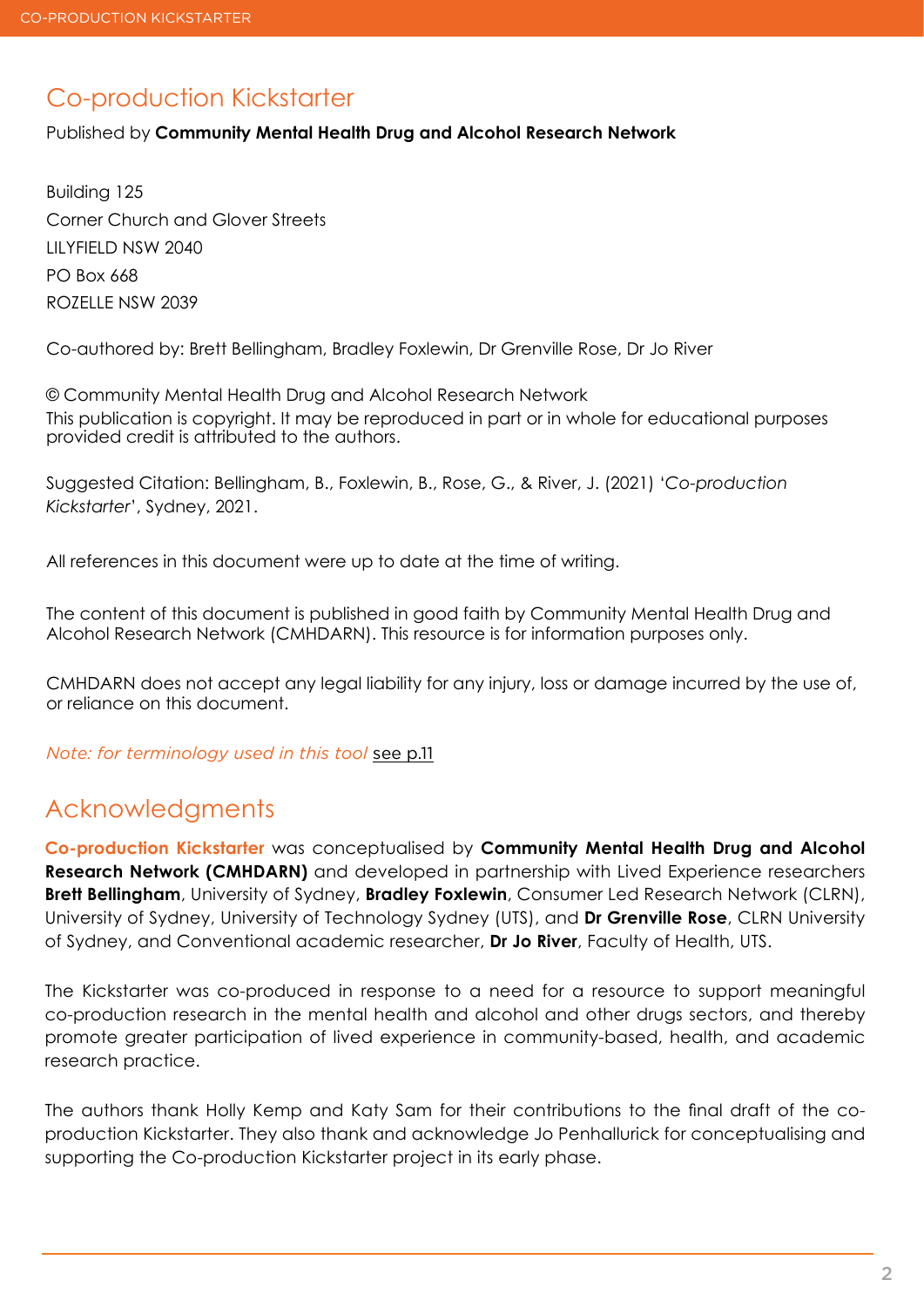# CO-PRODUCTION KICKSTARTER

#### Co-production research as distinct from co-design research

The Kickstarter provides a guide to co-production research that is consistent with original conceptualisations of co-production and aligns with long-held advocacy efforts from people with lived experience. Co-production research is distinct from co-design research, it is conceptualised as a *continuous partnership* between people with lived experience and conventional mental health and alcohol and other drug researchers, who work together through *all stages* of the research process. This includes planning, designing, conducting, and disseminating research. The Kickstarter also discusses a form of co-design that shares many elements of co-production but has important differences. In co-design, partnership between people with lived experience and conventional researchers is not guaranteed to be continuous and may occur during *any OR all stages* of the research process.

#### This resource is for people who have an interest in deepening participation and co-producing research in 'mental health' and 'alcohol and other drugs', including:

- People with lived/living experience of mental health challenges, trauma, distress, extreme states, and/or suicidal crisis (people with lived experience - often identified as consumers/ service users)
- People who use or have used substances
- People who undertake 'mental health' and/or 'alcohol and other drug' research, including Lived Experience, Peer and Conventional researchers.
- People who support people who use substances and/or people with a lived experience and may identify as carers, friends, supporters, significant others, family members, or support workers
- People within organisations, agencies, services, and communities of people who are interested in actively supporting co-production, lived experience and peer leadership in research.

In this document, for brevity, people with lived experience of mental health and/or substance use are respectfully referred to as people with lived experience. The terms Lived Experience researcher and Peer researcher are used to refer to people with a lived experience of mental health challenges or people who use substances who are in identified Lived Experience or Peer researcher roles. The term Conventional researcher is used to refer to people who undertake mental health or alcohol and other drug (AOD) research, who are not in an identified Lived Experience or Peer research role, and who hold other positions within organisations including as clinicians, practitioners, academics, or professional researchers.

#### The co-production landscape

Within Australia and internationally, agencies and organisations are calling for greater levels of partnership at all stages of the research process to ensure that community and health services, as well as academia, are relevant and responsive to people with lived experience, people who use substances, carers, and families and supporters.<sup>1,2</sup>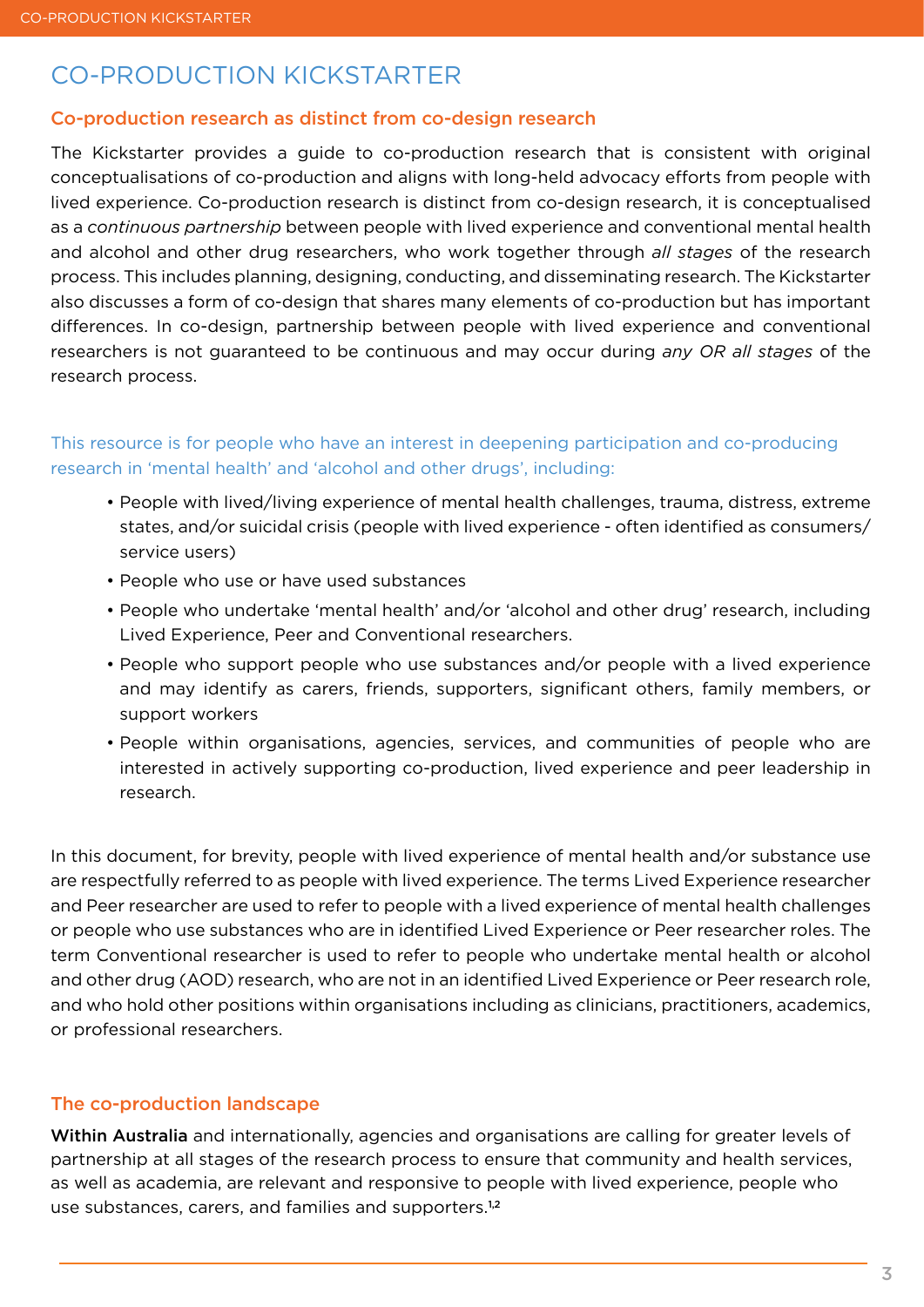# CO-PRODUCTION KICKSTARTER

### Similar words, different meanings

'Participatory research' describes ways of doing research that include involvement of or partnership with people who are usually the subjects of research.

Participatory approaches may have different names, which can be confusing, including (but not limited to) co-production, co-design, co-inquiry, co-construction, 'personal and public involvement' (PPI), and participatory action research. People may use these terms interchangeably, and some do share common elements. However, they refer to approaches with different histories and influences. For example, co-design originated from Scandinavian product development initiatives with endusers, whereas co-production emerged from the work of civil rights and social care movements, although these approaches have also been influenced by each other and social movements.<sup>3,4</sup>

In this tool, we highlight the approach called 'co-production', which was influenced by the work of political scientist, Eleanor Ostrom, who demonstrated that involvement of citizens in service development led to sustainable and equitable services, and civil rights law scholar, Edgar Cahn, who conceptualised co-production as a process of creating a more democratic and just society.<sup>4,5</sup>

#### Co-production in mental health and alcohol and other drugs research

Co-production in this context refers to a process where people with lived experience of mental health and/or substance use are co-researchers employed as Lived Experience or Peer researchers, and who share decision-making power throughout all stages of the research process - including sharing the results of the research study. This way of doing research promotes the inclusion of those people who have been historically excluded and thereby stigmatised in research and 'knowledge production'; and improves the relevance and resonance of research priorities, outcomes and raising the quality of research interpretation and knowledge translation.<sup>6,7</sup>

#### Words have power, effects and histories

In the past, people with lived experience had little power to influence how words were used to describe them and their experiences, and how people were consequently conceptualised. The collective efforts and activism of people with lived experience and their supporters has brought about change, as exemplified by this tool, which was co-produced by Lived Experience, Peer, and Conventional researchers, and uses people-first language. However, people and communities may use other terms to describe their identity and experiences. We recommend that all teams working to co-produce research develop a 'project lexicon' (a list of words that the team will use to refer to people and their experiences, including culturally specific terms and pronouns) that prioritise Lived Experience and Peer research partners' perspectives on language. We also recommend connecting with and considering the language used by existing organisations and Lived Experience groups (e.g., NADA, 2019, Language Matters, and MHCC 2018 Recovery Oriented Language Guide 8,9).

#### Co-production research and levels of participation

Sherry Arnstein (1969) described levels of citizen participation in organisations and institutions, arguing that they range from 'non-participation' to 'tokenism' to genuine partnership and citizen leadership.<sup>10</sup> Similarly, there are levels of participation in research ranging from lower levels of 'nonparticipation', where people with lived experience are excluded, or research is 'done to' them or they are participants or subjects in a project; to mid-level participation where people with lived experience are heard but have little influence over the research, which is to say it is 'done for' lived experience populations; and top-level participation of genuine partnership and leadership , where research is 'done with' or 'done by' people with lived experience.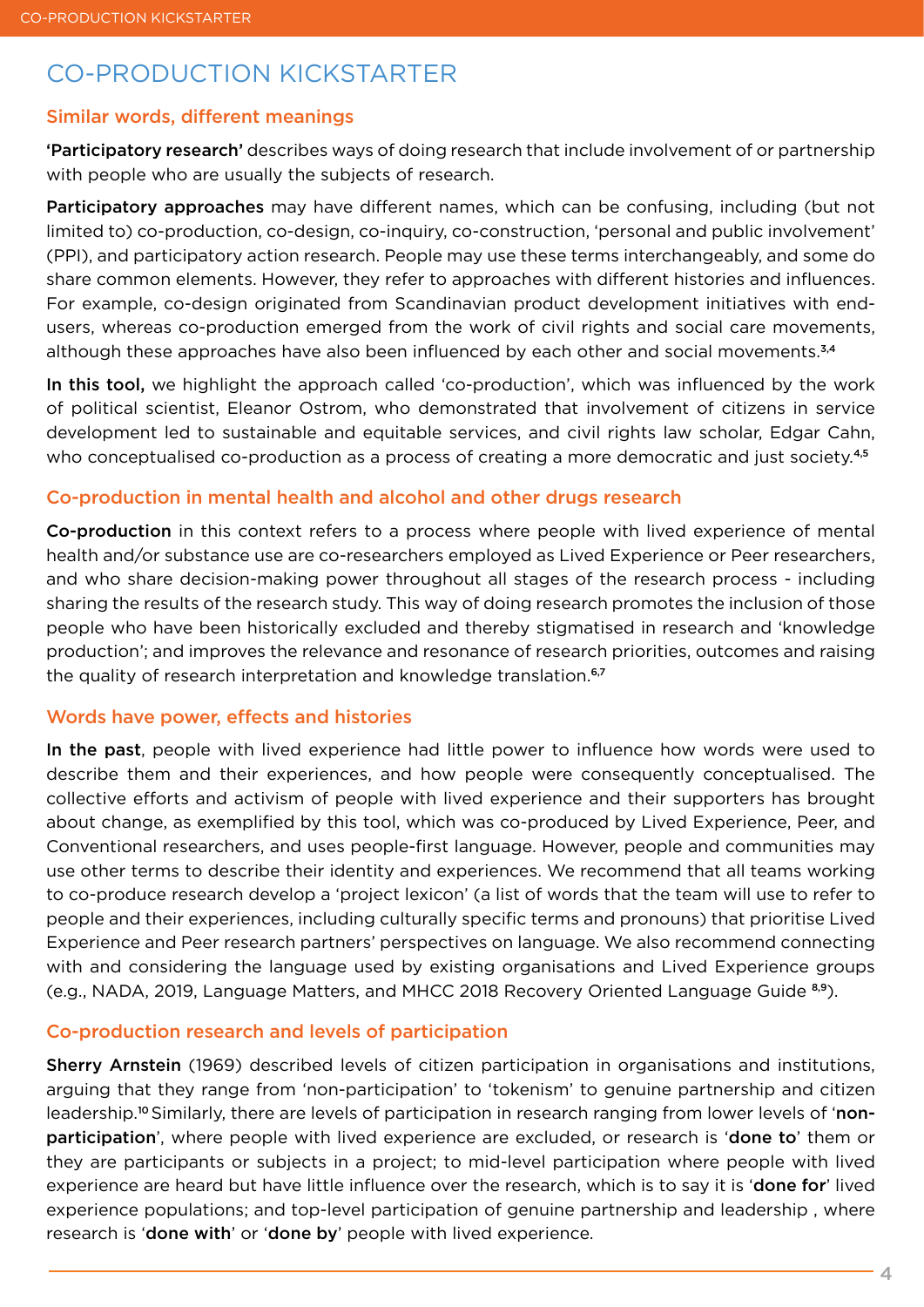| Doing <b>BY</b>                                                                   |                                                                                                                                                                                                                                                                                                                                                                                                                                                                                                                                                                                                                                                                                                                |
|-----------------------------------------------------------------------------------|----------------------------------------------------------------------------------------------------------------------------------------------------------------------------------------------------------------------------------------------------------------------------------------------------------------------------------------------------------------------------------------------------------------------------------------------------------------------------------------------------------------------------------------------------------------------------------------------------------------------------------------------------------------------------------------------------------------|
| Led & owned<br>by Lived<br><b>Experience</b><br>and/or Peer<br><b>Researchers</b> | • Lived Experience and/or Peer researchers own and lead the research study, leading<br>continuously through all stages of planning, design, delivery and dissemination.<br>• Lived Experience and Peer researchers are the experts and may collaborate with<br>Conventional researchers who provide input and resources to support Lived<br>Experience and/or Peer researchers, who often address critical issues relevant to<br>community needs.<br>• Lived Experience and/or Peer led research is often integrated into and responsive to<br>affected communities and has governance structures that further engage additional<br>people with lived experience, via steering, reference, or advisory groups. |
| Doing WITH                                                                        |                                                                                                                                                                                                                                                                                                                                                                                                                                                                                                                                                                                                                                                                                                                |
| <b>Co-production</b>                                                              | • Lived Experience and/or Peer researchers have experiences relevant to the study and are<br>employed to work in continuous partnership with Conventional researchers in all stages<br>of the research, including planning, designing, conducting, and disseminating research.<br>• Ownership of the project and research is shared, power differentials are acknowledged,<br>negotiated, and addressed.<br>• The number of Lived Experience/Peer and Conventional researcher numbers are at<br>least equal, or Lived Experience/Peer researchers form the majority. Expertise is equally<br>valued, but Lived Experience/Peer perspectives are privileged in discussions.                                     |
| Co-design                                                                         | • Lived Experience and/or Peer researchers have experience relevant to the area of<br>study, and work in partnership with Conventional researchers in any or all stages of the<br>research, including planning, designing, conducting, and disseminating research.<br>• Numbers of Lived Experience/Peer researchers and Conventional researchers are at<br>least equal, or Lived Experience/Peer researchers form the majority. Lived Experience/<br>Peer researcher perspectives are privileged, power differentials are addressed.<br>• Expertise is equally valued, but Lived Experience/Peer perspectives are privileged<br>in discussions.                                                               |
| Doing FOR                                                                         |                                                                                                                                                                                                                                                                                                                                                                                                                                                                                                                                                                                                                                                                                                                |
| <b>Reference Group</b><br>or Advisory Group                                       | • A group of people with lived experience relevant to the area of study, are consulted at<br>least once, but typically multiple times, to gain advice on a research area or design.<br>• They may or may not be considered as researchers and may have limited power to<br>influence the research design and conduct.<br>• Ongoing input in not guaranteed, but typically will happen during active stages of<br>research project. The Conventional researcher is the expert and owner of the project<br>and research.                                                                                                                                                                                         |
| <b>Consultation</b>                                                               | • One or more person/s with lived experience are consulted at least once for input that<br>may or may not impact on the design. The experience of this person or group may or<br>may not be specific to the area or study.<br>• The person or group may or may not be considered as a researcher/s and may have<br>limited-to-no power to influence the research design or conduct. Ongoing input in not<br>guaranteed.<br>• The Conventional researcher is the expert and owner of the project and research.                                                                                                                                                                                                  |
| Doing TO                                                                          |                                                                                                                                                                                                                                                                                                                                                                                                                                                                                                                                                                                                                                                                                                                |
| Subject /<br>Participation                                                        | • People with lived experience have no power over the research design or process.<br>• Conventional researchers gather data on people with lived experience as: subjects<br>where quantitative data is collected about the person or data is collected by pre-set<br>survey questions; or as participants where qualitative data is collected, and responses<br>may influence subsequent questions or observations.<br>• Conventional researchers are the experts and owners of the project and research.                                                                                                                                                                                                      |
| Exclude                                                                           |                                                                                                                                                                                                                                                                                                                                                                                                                                                                                                                                                                                                                                                                                                                |
| Coercion<br><b>Manipulation</b><br><b>Exclusion</b>                               | • People with lived experience are excluded from research or studied by Conventional<br>researchers without consent e.g., big data analytics or covert studies of human<br>behaviour.<br>• The Conventional researcher is the expert and does not seek participation.                                                                                                                                                                                                                                                                                                                                                                                                                                          |
|                                                                                   |                                                                                                                                                                                                                                                                                                                                                                                                                                                                                                                                                                                                                                                                                                                |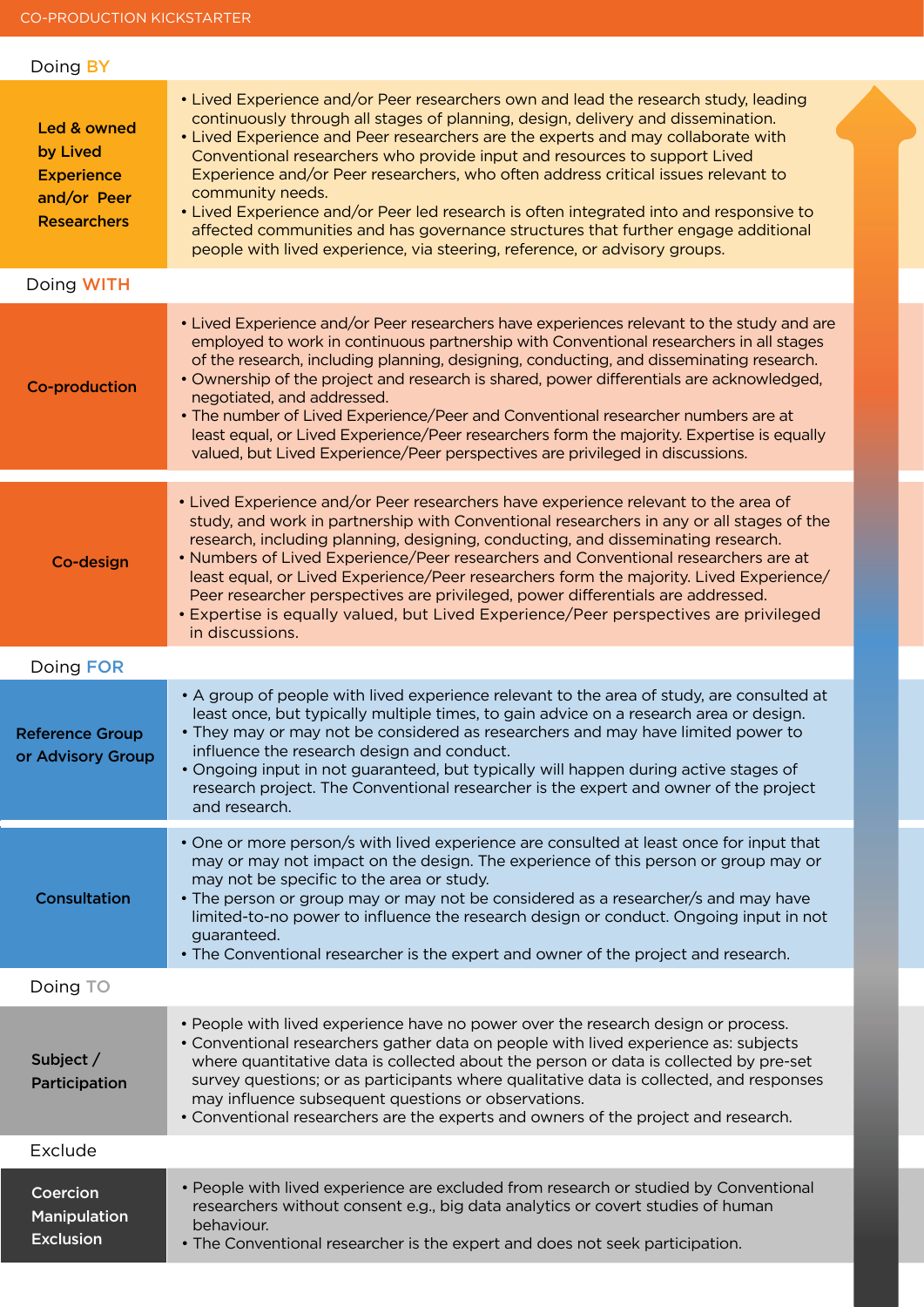## CO-PRODUCTION IS AN ASPIRATION AND AN APPROACH

Co-production research is an aspiration - It is a way of doing research that is intentionally democratic and aspires to being emancipatory. It actively inverts traditional ways of working by centring the perspectives and wisdom of people and communities who are impacted by an experience, event, or circumstances rather than the perspectives of Conventional researchers. In co-production research, teams work in partnership, sharing power, and building each other's capacity to co-produce new ways of responding to, and understanding, lived experiences of mental health challenges, trauma, distress and/or substance use.

The co-production research team shares an understanding that, to meet the needs of affected communities, the perspectives of people with lived experience must be elevated or privileged. Positive discrimination in co-produced research is necessarily disruptive to promote new ways of knowing and doing.12,13

Co-production research is an approach - Co-production does not suggest a particular research methodology – although elevating lived experience perspectives will no doubt influence the methodology of a study – but it does lay out a way of working where Lived Experience and/ or Peer and Conventional researchers come together as co-researchers within a team, sharing power and responsibility for decisions at ALL stages of the co-production research cycle, including choice of research methods.

#### CO-PRODUCTION RESEARCH CYCLE

#### Co-Planning:

Collaboration begins at the outset of a project. A team of people, including Lived Experience and/or Peer and Conventional researchers is established. Team members commit to working as co-researchers and engage in deliberative dialogue about power, inclusion, language, timeframes, roles, governance, funding and remuneration. Further, engagement in dialogue about issues that are important for affected communities. This includes impact on co-production team. Co.Rhywing Connecting, and relationship building

**Co-Designing:**

The established team act as co-researchers, with equitable decision-making power. They collaboratively define the 'research problem' and gather data on what is currently known about the issue.

 Co-researchers co-design the study protocol including aims, questions, and methodology. This also may include design of an intervention to be evaluated in the study, and O<sub>ESIGN</sub> Co-defining impact, and community relevance are continually addressed.

problems, and co-designing the study protocol

Co-Reflecting:

Co-researchers engage in a process of co-reflection on the findings of the research.

Reflecting on issues of rigour, including credibility, relevance, and resonance of the findings to the affected community.

Findings will be discussed with affected communities to determine validity, value and meaning. **SWANN SWARE** 

The research team co-disseminate results and discuss next steps.

Co-production may recommence and continue through a successive series of cycles.

 $\rm _{CO}$ 

Dialogue, dessemination, and next steps

**Collaboratively** preparing the research

G

 $\mathcal{S}$ 

#### Co-Conducting:

The co-researchers collaboratively apply for ethics approval and engage in data collection and analysis in accordance with the study protocol.

The team meet regularly and review the study progress, aims and ethics. Edici

Governance structures, team member roles, issues of power and inclusion are continuously discussed and re-negotiated. Individual team members may lead aspects of the study or leadership may be collaborative.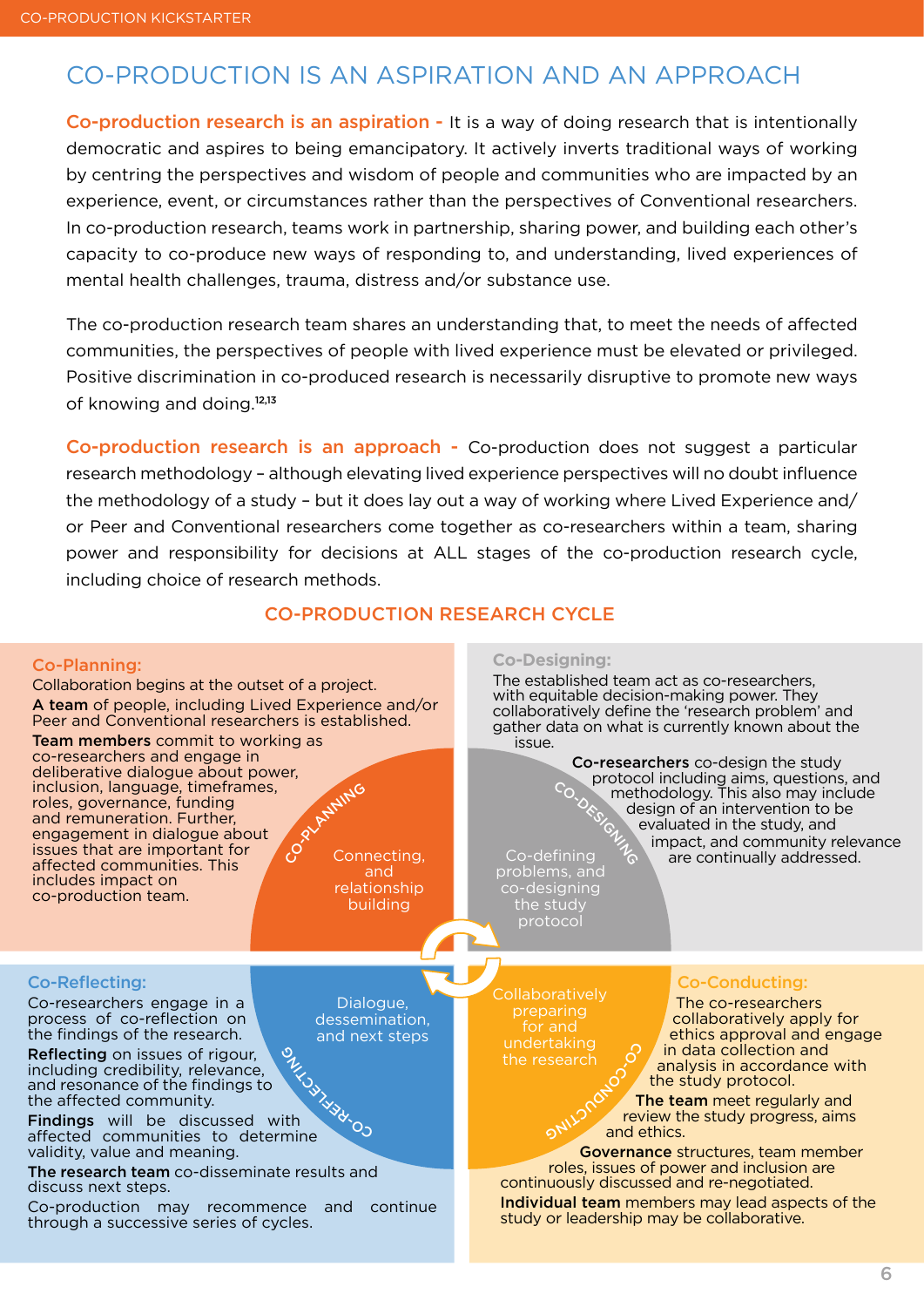## CO-PRODUCTION KNOW-HOW

#### Preparing the Ground

Partners not participants - In co-production, people with lived experience are colleagues and co-researchers NOT participants4, including Lived Experience, Peer or Conventional researchers (unless the team choose to use methodologies such as autoethnography). Teams do not need ethics approval for the involvement of any research partners, including Lived Experience, Peer, or Conventional researchers.

However, co-production research teams of Lived Experience and/or Peer and Conventional researchers may recruit people, including people with lived experience, as participants or subjects for a study, which would require ethics approval. That said, many Lived Experience and Peer researchers reject the current positioning of people with Lived Experience as 'vulnerable' subjects or participants. This does not mean that Lived Experience and Peer researchers ignore ethical research practice or participant safety, but instead privilege notions of justice, equity, respect, and right to self-determination.<sup>14</sup>

Payment matters - Lived Experience and Peer researchers in co-production teams need to be paid fairly for their work.15,16 This involves valuing lived experience skills and expertise, as well as considering budget requirements, and challenging organisational and institutional demands for traditional credentials. When considering fair pay, the team consider how much Conventional researchers are paid for working on the same or similar projects, as well as the skills and experience of Lived Experience and Peer researchers.17 People with lived experience are paid as employees or contractors, with employment being prioritised where possible, if preferred by the Lived Experience or Peer researcher. Some people with lived experience may prefer other payment methods such as vouchers. However, vouchers should only offered if this is preferred by the Lived Experience or Peer researcher, as opposed to being the preferred method of the organisation. Some Lived Experience or Peer researchers may wish to work as volunteers in service to an affected community. Again, this should only be considered if it is the preferred option of the Lived Experience of Peer researcher.

Supportive organisations and institutions should consider strategies and opportunities for supporting the co-planning stages of co-production research, as well as opportunities for ongoing and secure employment for Lived Experience and Peer researchers. Funding agencies can assist in this endeavour by changing exclusionary criteria such as higher degree credentials and extensive track records, and instead privileging Lived Experience and Peer researcher skills and experience, including experience in co-production.

Considering context - In co-production, the impacts of broader social structures on the research process are carefully considered, for example the impacts of policy and societal values on people with lived experience and issues of stigma and discrimination, as well as criminalisation, that might come with self-disclosure. Also, the team needs to consider the needs of Lived Experience researchers for confidentiality, and take into account the impact of visibility in the research.<sup>11</sup>

Supportive organisations can also develop language and conduct guides with people with Lived Experience and make these available to researchers. See for example the guides developed by NADA (2019) and MHCC (2018).<sup>8,9</sup>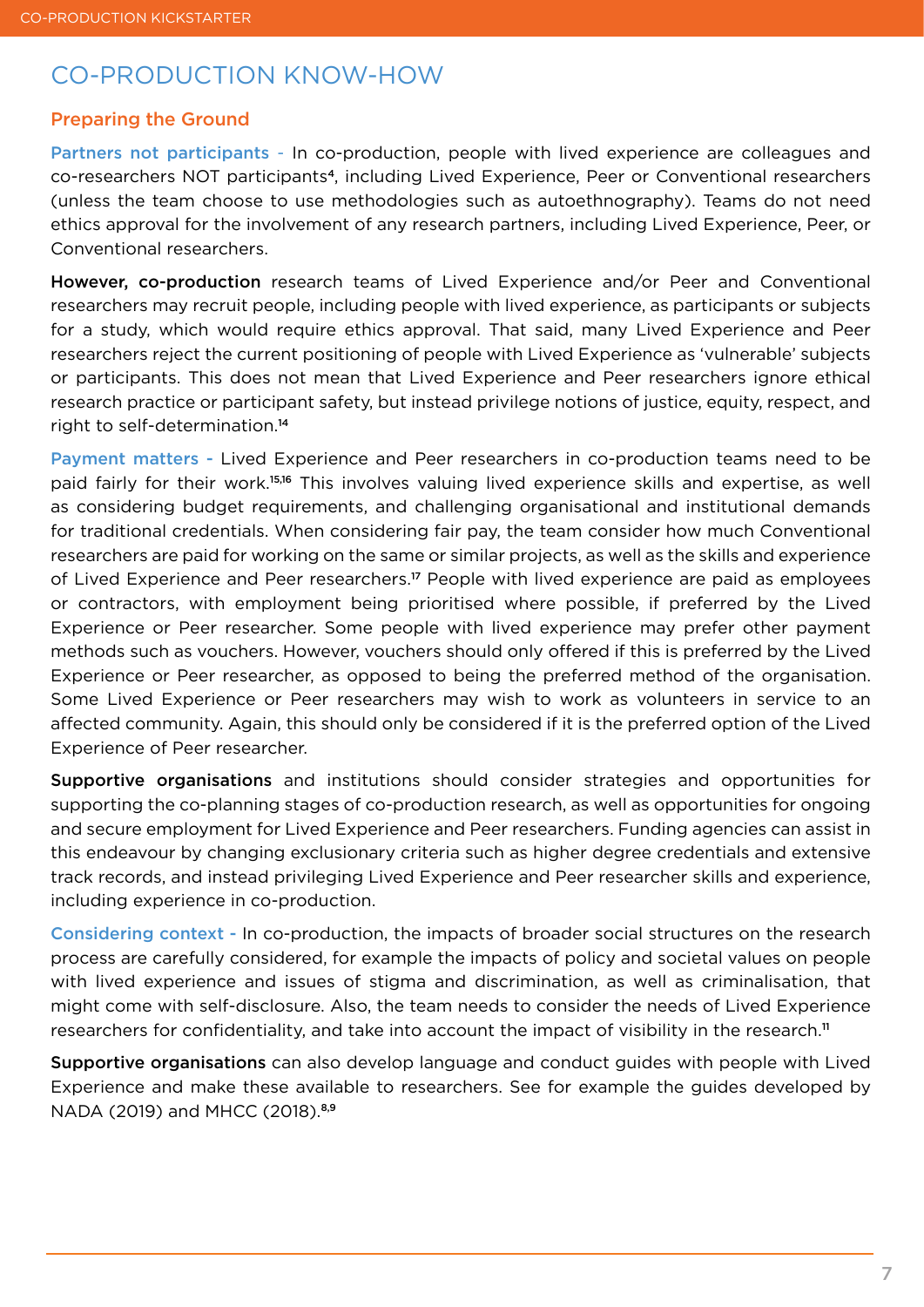# CO-PRODUCTION KNOW-HOW

Seeking diversity and disruption - In co-production, research teams are composed of Lived Experience and/or Peer researchers and Conventional researchers with a diversity of relevant experience, knowledge, wisdom, and skills. Authentically engaging with a diversity of perspectives can lead to uncomfortable conversations. These are, however, viewed as a strength as they enable innovation and help ensure relevance of the research to affected communities.<sup>6,7,18</sup>

During the co-planning stage, the research team should seek advice from a steering/advisory group or affected community on the best make-up of the team to ensure it adequately reflects the diversity of the community in which it is situated. Recruiting processes that support inclusion should also be considered since insistence on formal applications, credentials, and resumes may block access for members of an affected community. For example, steering/advisory and community groups may be able to make recommendations for people to invite to a 'first meeting' or informal chat.

Lived Experience and Peer researchers' diversity can include factors such as relevance of their lived expertise to the project, as well as social background, recency and variations of experience of treatment and care, connection with affected communities and the wider Consumer and Peer movements.<sup>19</sup>

Lived Experience and Peer researchers may also bring educational expertise in research. However, this does not privilege education over other important diversity criteria. Relevance and diversity of backgrounds should be the key focus. Conventional researchers' diversity is based on the relevance of their research skills and knowledge, and skills and experience in working collaboratively with people with lived experience. The process of ensuring diversity within the team may be ongoing as the project planning and design of the project emerges.

Methodological mentionables - In co-production, researchers aim for equal and continuous participation through all stages of the research project and collaboration starts early.<sup>12,,20</sup>

Although elevating lived experience perspectives influences the choice of methodology, co-production does not prescribe the research methodology or underlying (explicit or implicit) concepts of a research project. Quantitative research methods and medical/psychiatric conceptualisations of distress and substance use may be privileged in some health research, but co-production teams may consider methodologies that resonate with people with lived experience, or provide more understanding of lived experience perspectives (e.g., qualitative methods), or offer more opportunities for community participation (e.g., cultural ethnography), or other mixed methods.<sup>12</sup>

Co-production teams may also consider different ways of conceptualising and responding to distress and AOD use, including, trauma-informed and harm-minimisation approaches, as well as considering the relationship between distress and substance use and other intersecting social disadvantages such as class, race, gender, sexuality, disability, and poverty etc.

Traditional publications and presentations often arise out of co-production work. However, coproduction teams also need to consider research dissemination and translation that is acceptable and accessible to affected communities, such as infographics, zines, podcasts or film etc.<sup>12,17</sup> Co-production teams might also guard against replicating systemic separation of mental health and AOD services, and recognise that distress, extreme states, and AOD use can be related issues, including the management of distress via substance use.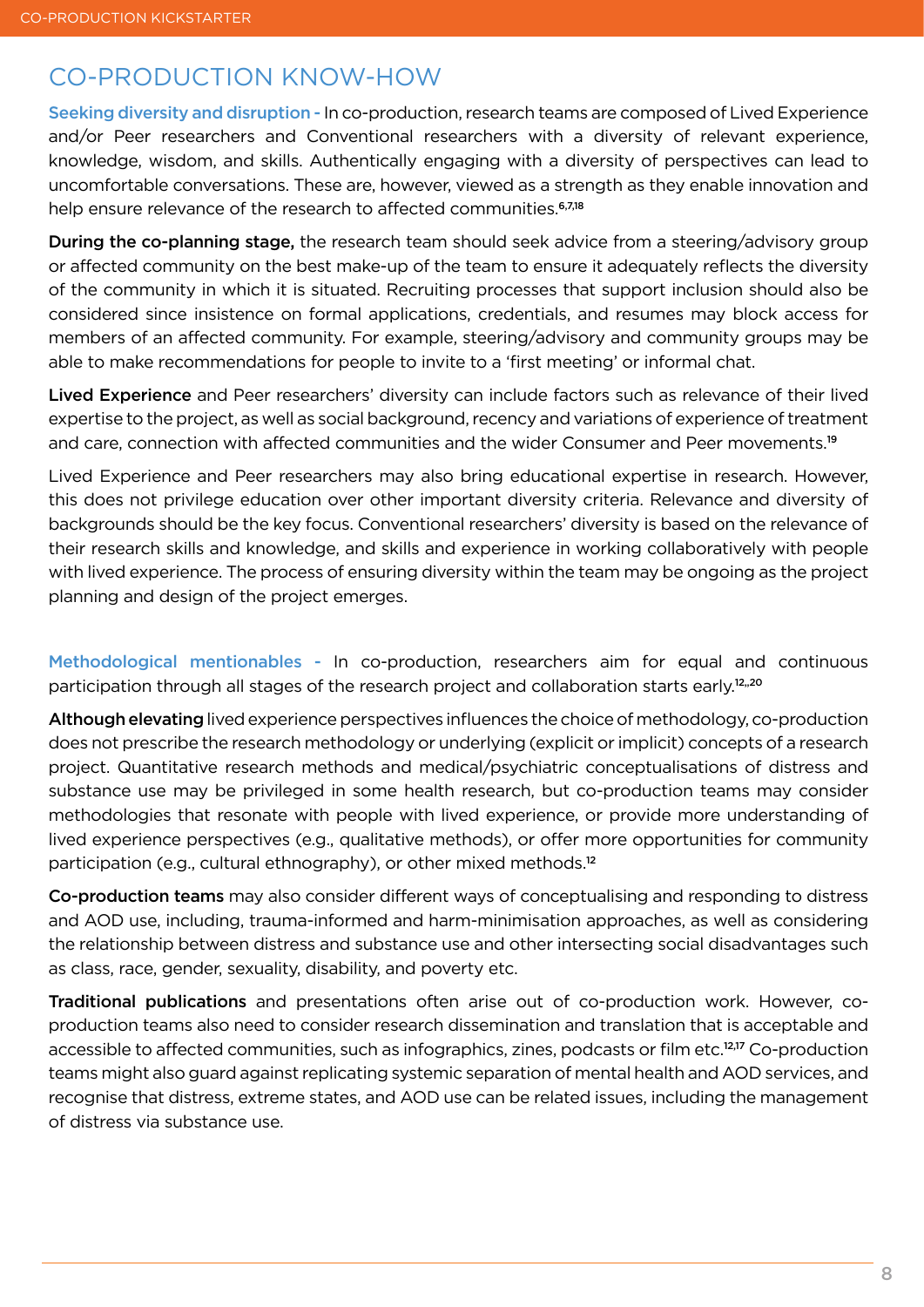#### Doing the Work

Addressing power and attending to relationships - **In co-production,** conversations about power are explicit.

Teams practice deliberate egalitarianism by considering how power might silence people with lived experience and by working to elevate lived experience perspectives. Also, the voices of Lived Experience and Peer researchers are amplified by ensuring that people with lived experience make up (at least) half of the research team.<sup>4</sup>

Team members build respect and reciprocity through careful attention to power-dynamics and recognition of, and value for, the different kinds of knowledge and expertise each researcher brings.<sup>5</sup> For a guide on how to navigate discussions about power, see Roper et al. (2018) power exercises.<sup>4</sup>

Time, place, and communication - Co-production is a negotiated process which takes time. Meaningful research that seeks to support change for affected communities is deliberate. Time is often considered a luxury in research circles, but 'slow scholarship' can create a collective ethic of care and integrity that is a counterpoint to escalating and unsustainable demands for speed and productivity implicated in work stress, health problems and burnout for all researchers, and can exclude people with fluctuating capacity.<sup>21</sup> Co-production research teams may need to challenge organisations and funding agencies that state a commitment to co-production but are focused on speedy deliverables. Organisations and funding agencies can support co-production by providing the time and resources and remaining in dialogue with the co-production research team about the project timeline and deliverables.

Place is also an important consideration. People with lived experience may have had traumatising interactions within healthcare services in some locations, and meeting in these locations may be a barrier to participation.<sup>12,17</sup> To increase access, consider meeting in community settings that are physically and emotionally accessible such as a local library meeting room that sets the scene for the activity of research. Additionally, Lived Experience and Peer researchers may require reasonable adjustments to the co-production process, such as breaks during longer meetings. To ensure that all team members feel supported and included, discuss the specific requirements of the team members, including the need for rest due to the fatigue of co-production work which is often transgressive to current ways of knowing and doing.

**Finally,** communication needs to be adapted for the needs of all researchers.<sup>19</sup> Hint: not everyone uses email or has access to a computer or the internet or the technology for meetings. Written and verbal communication can also ensure that people can respond in person or have time to read ideas and respond at their own pace. Accessible communication is a matter of equity in teams with diverse groups of people. Work out what works, what needs to be communicated, and how often.

Learning by doing - It's important to get started. Start at the best level you can achieve right now. Indigo Daya (2020) has noted that it's good to increase participation of people with lived experience in research, but "it's even more important to be honest about where you are".22 Indigo Daya provides a checklist to assess the participation possibilities for a project if the team is unsure (see list of resources).<sup>22</sup>

Aspire don't settle. Even if you can't do co-production right now, seeking external training and support in co-production approaches can help build the capacity of the whole team for future projects.

Don't rush. Remember, relationships are central and (as tempting as it may be) don't skip the conversations about power, diversity, and inclusion.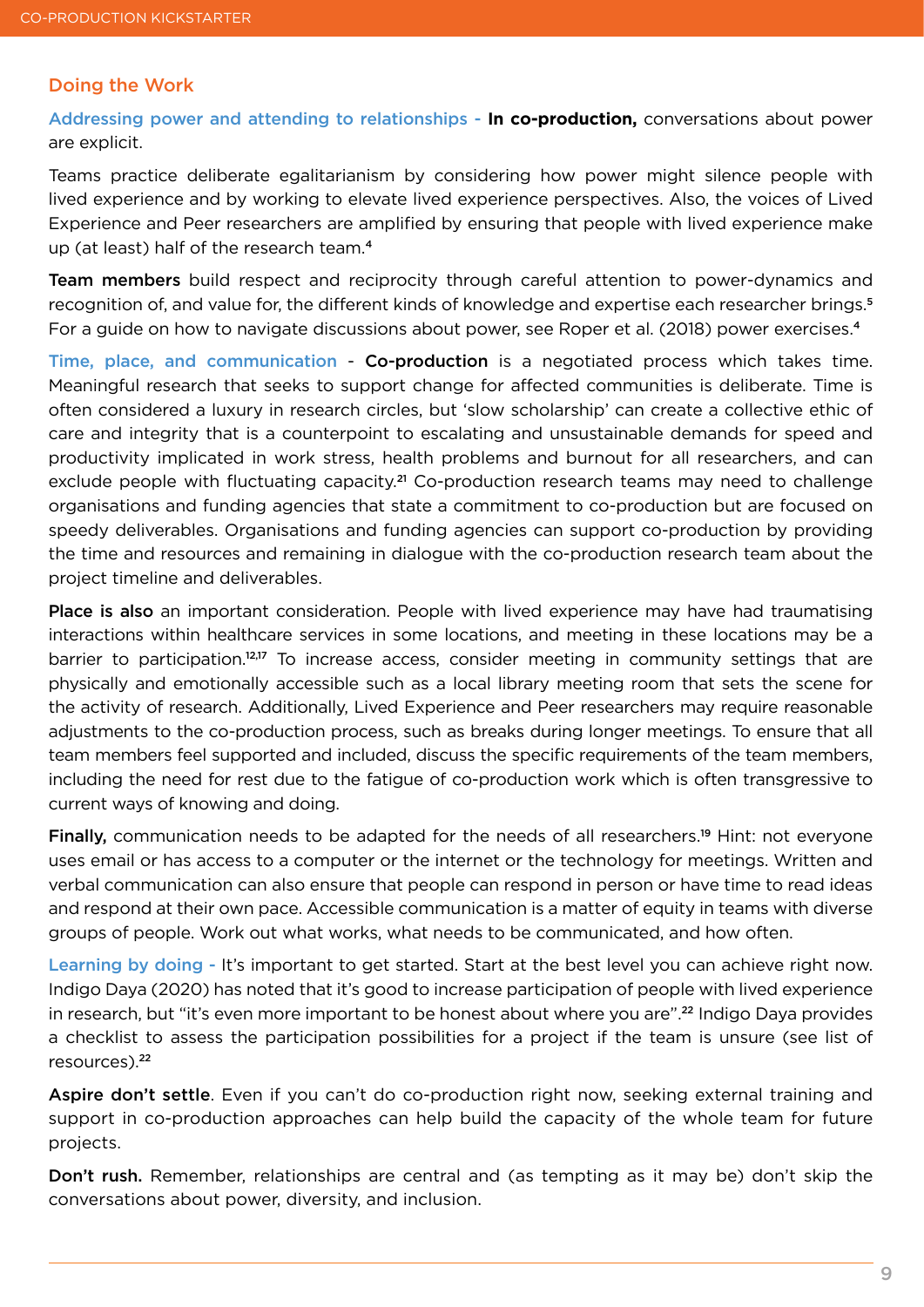### WANT MORE CO-PRO KNOW HOW?

#### A BOOKLET ON CO-PRODUCTION

Cath Roper, Flick Grey and Emma Cadogan (2018) Co-production: Putting Principles into Practice in Mental Health Contexts. (Australian Free and available online). This booklet provides a detailed [overview of the principles, practices](https://healthsciences.unimelb.edu.au/__data/assets/pdf_file/0007/3392215/Coproduction_putting-principles-into-practice.pdf)  and challenges of co-production and how to have conversations about power. It includes some case study examples.

#### CO-PRODUCTION **CHECKLISTS**

Indigo Daya (2020). The Participation Ladder: A Consumer/Survivor Lens. (Australian Free and Available online). Do the check-list to determine the level of participation you are working at [and consider how you might reach](http://www.indigodaya.com/wpcf7_captcha/2020/10/Participation-ladder_consumer_survivor-lens-2.pdf)  a higher level of participation. Includes some great tips on good practice in co-production.

A BOOK ON CO-DESIGN

Kelly Ann McKercher (2020). Beyond sticky notes. Sydney, Australia: www. [beyondstickynotes.com Discusses](https://www.beyondstickynotes.com/tellmemore)  a form of co-design that shares many elements of co-production. The book provides details about methods and processes.

#### HOW TO CREATE DIVERSITY IN **PARTICIPATORY** RESEARCH TEAMS

Indigo Daya, Birdget Hamilton and Cath Roper (2020). Authentic engagement: A conceptual model fo welcoming diverse and [challenging consumer and survivor](https://onlinelibrary.wiley.com/doi/full/10.1111/inm.12653)  views in mental health research, policy and practice. International Journal of Mental Health Nursing, 29, 299-311. doi: 10.1111/inm.12653. Outlines the multiple experiences and perspectives of people with LE and how these can be bought into research processes.

#### EMPLOYMENT AND PAY IN PARTICIPATORY RESEARCH

[Kinnon MacKinnon and colleagues](https://www.researchgate.net/publication/348482870_The_Political_Economy_of_Peer_Research_Mapping_the_Possibilities_and_Precarities_of_Paying_People_for_Lived_Experience)  (2021). The political economy of peer research: Mapping the possibilities and precarieties of paying people for lived experience. British Journal of Social Work. doi: 10.1093/bjsw/ bcaa241 This paper looks at issues of working conditions and pay for LE and peer researchers.

ETHICAL CONSIDERATIONS IN CO-PRODUCTION

> Yasmine Beebeejaun and colleagues (2013). Public harm or public value? Towards coproduction in research with communities. Environment and Planning C: Government and Policy, 31. doi:10.1068/c12116 This paper considers key ethical [issues and how we might re-think](https://www.researchgate.net/publication/273290237_Public_harm_or_public_value_Towards_coproduction_in_research_with_communities)  the relationshp between the researcher and the 'researched'.

INSTITUTIONAL BARRIERS AND ENABLERS TO CO-PRODUCTION

Jonathan Paylor and Christopher McKevitt (2019). The possibilities and limits of "co-producing" research. Perspective, 4(23): doi: 10.3389/fsoc.2019.00023 This paper examines how collaboration can become tokenistic and reproduce power [imbalances. Supports researchers](https://www.frontiersin.org/articles/10.3389/fsoc.2019.00023/full)  to understand the barriers and enablers of co-production.

#### **PARTICIPATORY** RESEARCH AS A MATTER OF JUSTICE

Stephanie Leblanc and Elizabeth Kinsella (2006). Towards epistemic justice: A critically reflexive examination of 'sanism' and implications for knowledge generation. Studies in Social Justice, 10(1), 59-78. doi:10.26522/ ssj.v10i1.1324 This paper looks at [issues of stigma and discrimination](https://www.researchgate.net/publication/307167614_Toward_Epistemic_Justice_A_Critically_Reflexive_Examination_of_)  in research and how this might be challenged through social and epistemic justice principles.

EXAMPLE OF LIVED EXPERIENCE LED **RESEARCH** 

> Bradley Foxlewin (2012). What is happening at the seclusion review that makes a difference? A consumer led research study. This study is an example of lived experience led research that [addresses critical issues relevent](https://www.actmhcn.org.au/wp-content/uploads/2018/09/2012-06_REPORT_SRRM_RESEARCH_incl_Executive_Summary.pdf)  to community needs.



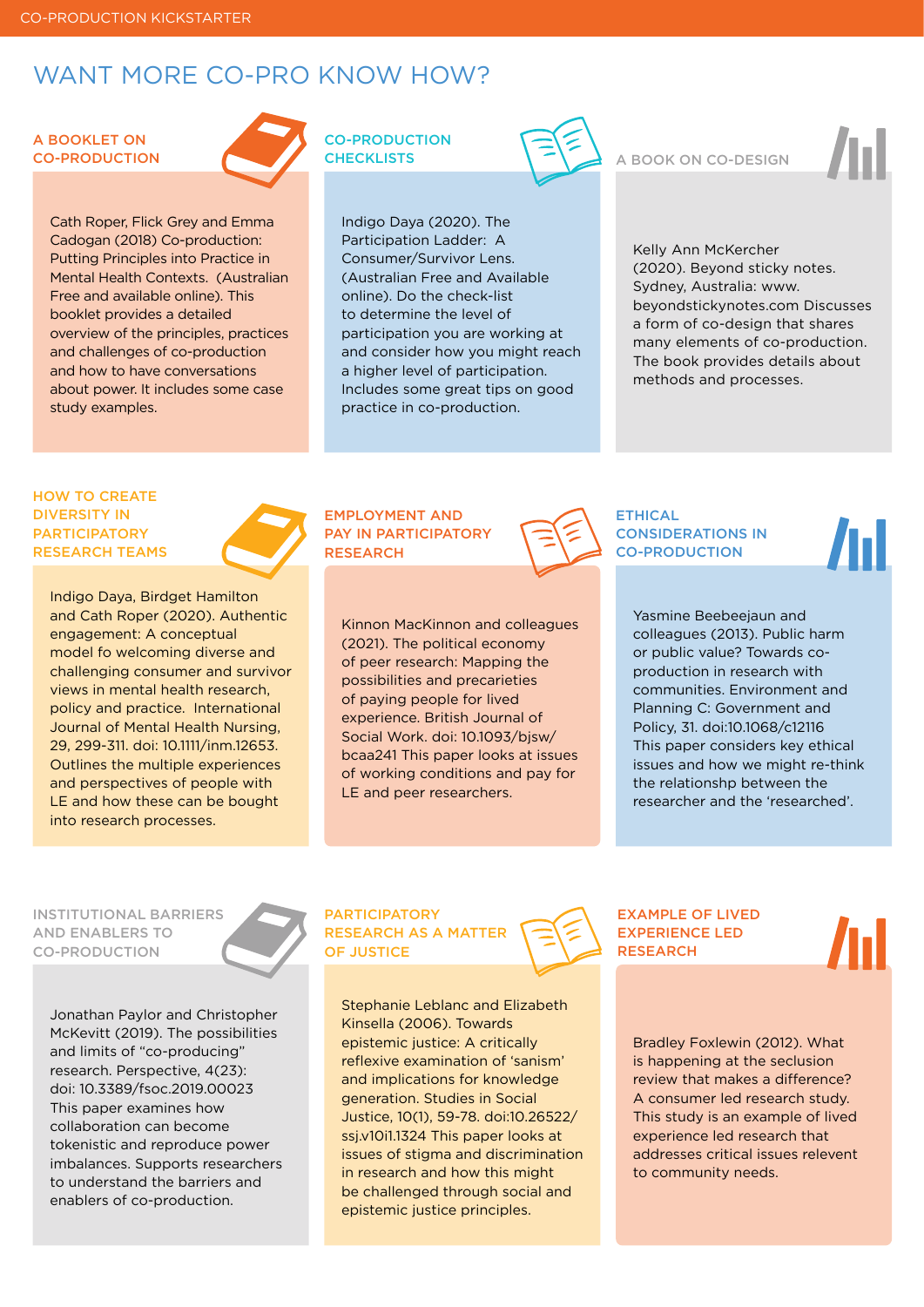# <span id="page-10-0"></span>TERMINOLOGY USED IN THIS TOOL

| <b>Lived experience</b>               | The first hand (and collective) experiences, wisdom, and expertise<br>of people who use substances and people who experience (or have<br>experienced) mental health challenges, trauma, distress, extreme states,<br>and/or suicidal crisis. We acknowledge that, while this term has been<br>used in the 'mental health' field, it has not been commonly used for<br>people who use substances. We have chosen to use it here to refer to<br>people from both 'groups' for brevity and because it is the standpoint<br>from which these groups make their knowledge claims. |  |  |  |
|---------------------------------------|------------------------------------------------------------------------------------------------------------------------------------------------------------------------------------------------------------------------------------------------------------------------------------------------------------------------------------------------------------------------------------------------------------------------------------------------------------------------------------------------------------------------------------------------------------------------------|--|--|--|
|                                       |                                                                                                                                                                                                                                                                                                                                                                                                                                                                                                                                                                              |  |  |  |
| <b>Co-production</b><br>research team | A research team comprised of people with lived experience and/or people<br>who use substances and Conventional researchers who are working<br>together as colleagues and co-researchers on a research project.                                                                                                                                                                                                                                                                                                                                                               |  |  |  |
|                                       |                                                                                                                                                                                                                                                                                                                                                                                                                                                                                                                                                                              |  |  |  |
| Support people/<br>networks           | People who offer support or services to people with lived experience and<br>people who use substances and may identify as carers, friends, supporters,<br>significant others and/or family members, including family of origin and<br>chosen family, or support workers.                                                                                                                                                                                                                                                                                                     |  |  |  |
|                                       |                                                                                                                                                                                                                                                                                                                                                                                                                                                                                                                                                                              |  |  |  |
| <b>Lived Experience</b><br>researcher | People with a lived experience who are in an identified role, and engage in<br>research within the community, organisations, institutions and/or services.<br>The researcher may or may not identify or be referred to as a Lived<br>Experience researcher and may use other titles.                                                                                                                                                                                                                                                                                         |  |  |  |
|                                       |                                                                                                                                                                                                                                                                                                                                                                                                                                                                                                                                                                              |  |  |  |

Peer researcher

People who have lived experience of mental health conditions or use or have used substances who are in an identified role, and engage in research within the community, organisations and/or services. The researcher may or may not identify or be referred to as a Peer researcher and may use other titles.

**Conventional** researcher

People who do mental health and AOD research within organisations, institutions, and/or services, including clinicians, other practitioners, academics, and professional researchers. Conventional researchers are drawing on educational expertise as opposed to lived experience.







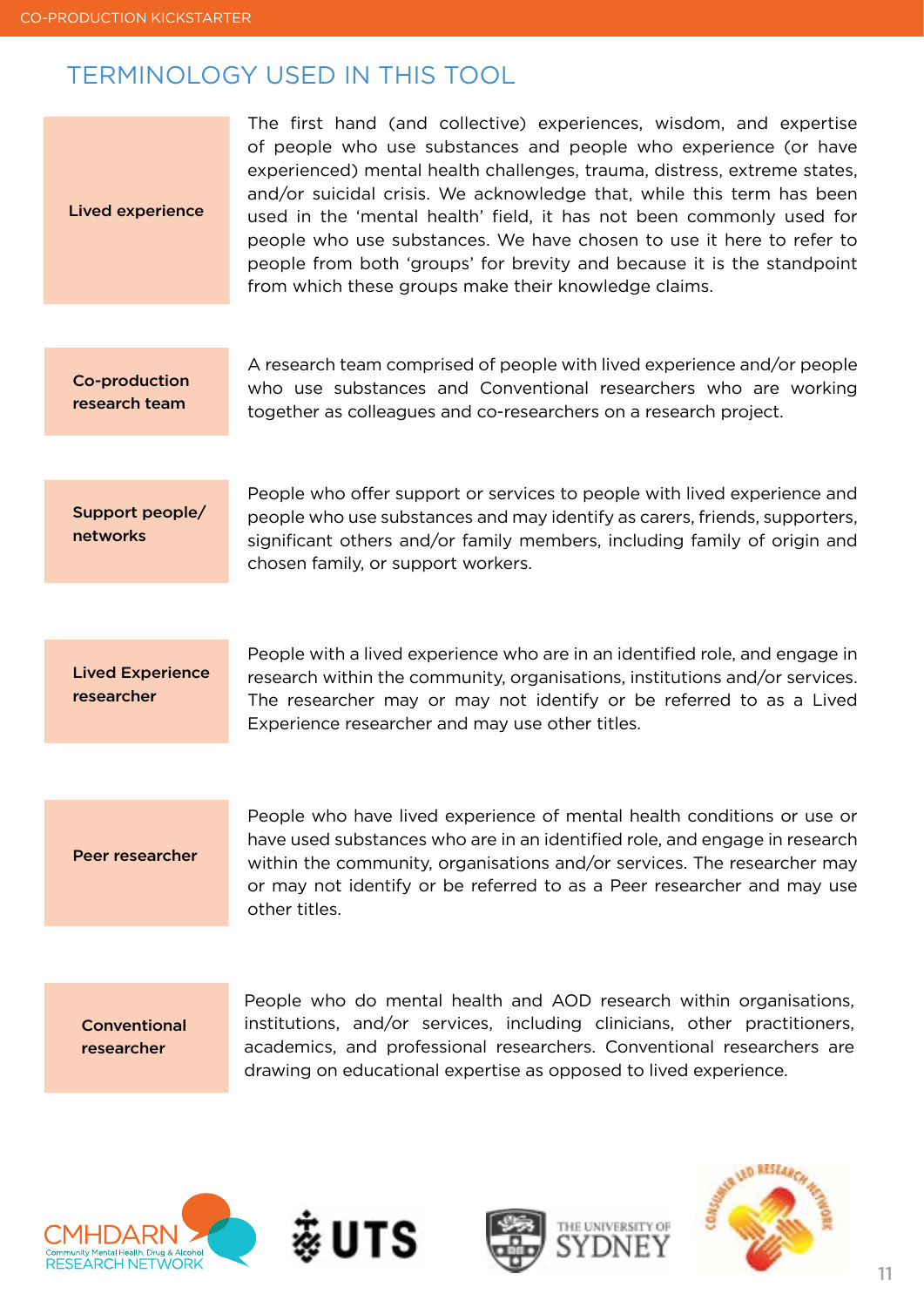### REFERENCES

- <sup>1</sup> National Institute for Health Research. (2015). Going the extra mile: Improving the nation's health and wellbeing through public involvement in research. Available: [https://www.nihr.ac.uk/documents/about-us/our-contribution](https://www.nihr.ac.uk/documents/about-us/our-contribution-to-research/how-we-involve-patients-carer)[to-research/how-we-involve-patients-carers-and-the-public/Going-the-Extra-Mile.pdf](https://www.nihr.ac.uk/documents/about-us/our-contribution-to-research/how-we-involve-patients-carer)
- <sup>2</sup> National Health and Medical Research Council (NHMRC). (2018). Guidelines for Guidelines: Consumer involvement. Available: [https://www.nhmrc.gov.au/guidelinesforguidelines/plan/consumer-involvement](https://www.nhmrc.gov.au/guidelinesforguidelines/plan/consumer-involvement )
- <sup>3</sup> Matias, N. (2011). Co-design in a historical context. MIT Centre for Civic Media. Massachusetts Institute of Technology.
- <sup>4</sup> Roper, C., Grey, F. & Cadogan, E. (2018). Co-production: Putting principles into practice in mental health contexts. Creative Commons Attribution 3.0.
- <sup>5</sup> Lignou, S. Capitao, L., Hamer-Hunt, & J., Sing, I. (2019). Co-production: An ethical model for mental health research? Citizen Science in Health and Biomedical Research, 19, 49-51.
- <sup>6</sup> LeBlanc, S. & Kinsella, E. (2016). Toward epistemic justice: A critically reflexive examination of 'sanism' and implications for knowledge generation. Studies in Social Justice, 10(1), 59–78.
- <sup>7</sup>Brett, J., Staniszewska, S., Mockford, C. et al. (2012). Mapping the impact of patient and public involvement on health and social care research: A systematic review. Health Expectations, 17, 637–650.
- <sup>8</sup>NADA (2019) Language Matters Network of Alcohol and other Drugs Agencies. Available: [https://www.nada.org.](https://www.nada.org.au/resources/language-matters) [au/resources/language-matters](https://www.nada.org.au/resources/language-matters)
- <sup>9</sup>MHCC (2018). Recovery oriented language guide. Mental Health Coordinating Council. Available: <https://www.mhcc.org.au/resource/recovery-oriented-language-guide-2nd-ed/>
- 10 Arnstein, S. (1969). A ladder of citizen participation. Journal of American Institute Planners, 34(4), 216-224
- <sup>11</sup>Bell, D. & Pahl, K. (2018) Co-production: towards a utopian approach, International Journal of Social Research Methodology, 21(1), 105-117
- 12 Horner, L. (2016). Co-constructing research: A critical literature review. AHRC. Available: [https://connected](https://connected-communities.org/index.php/project_resources/?res_types=academic-publication)[communities.org/index.php/project\\_resources/?res\\_types=academic-publication](https://connected-communities.org/index.php/project_resources/?res_types=academic-publication)
- <sup>13</sup> Beresford, P. (2020). PPI or user involvement: Taking stock from a service user perspective in the twenty first century. Research Involvement and Engagement. 6(36). Doi: 10.1186/s40900-020-00211-8
- <sup>14</sup>Beebeejaun, Y., Durose, C., Rees, J., Richardson, J., & Richardson, L. (2013). Public harm of public value? Towards coproduction in research with communities. Environment and Planning C: Government and Policy, 31. Doi: 10.1068/c12116
- <sup>15</sup> Bell, D., & Pahl, K. (2018). Co-production: Towards a utopian approach. International Journal of Social Research Methodology, 21(1), 105-117.
- 16 MacKinnon, K., Guta, A., Voronka, J., Pilling, M., Williams, C., Strike, C., & Ross, L.(2021). The political economy of peer research: Mapping the possibilities and precarities of paying people for lived experience. British Journal of Social Work. Doi: 10.1093/bjsw/bcaa241
- <sup>17</sup>Greer, A., Amlani, A., Pauly, B., Burmeister, C., & Buxton, J. (2018). Participant, peer and PEEP: Considerations and strategies for involving people who have used illicit substances as assistants and advisors in research. 18, 834.
- <sup>18</sup>Foxlewin, B. (2012). What is happening at the seclusion review that makes a difference? A consumer led research study. https://www.actmhcn.org.au/wp-content/uploads/2018/09/2012-06\_REPORT\_SRRM\_RESEARCH\_incl [Executive\\_Summary.pdf](https://www.actmhcn.org.au/wp-content/uploads/2018/09/2012-06_REPORT_SRRM_RESEARCH_incl_Executive_Summary.pdf )
- <sup>19</sup>Daya, I., Hamilton, B., & Roper, C. (2020). Authentic engagement: A conceptual model for welcoming diverse and challenging consumer and survivor views in mental health research, policy and practice. International Journal of Mental Health Nursing, 29, 299-311.
- <sup>20</sup> Brett, J., Staniszewska, S., Mockford, C., Herron-Marx, S., Hughes, J., Tysall, C., & Suleman, R. (2012). Mapping the impact of patient and public involvement on health and social care research: A systematic review. Health Expectations, 17, 637-650.
- <sup>21</sup>Berg, M, & Seeber, B. (2013). The slow professor: Challenging the culture of speed in the academy. Transformative Dialogues: Teaching & Learning Journal, 6(3).
- <sup>22</sup>Daya, I. (2020). The Participation Ladder: A Consumer/Survivor Lens. Available : [http://www.indigodaya.com/](http://www.indigodaya.com/wpcf7_captcha/2020/10/Participation-ladder_consumer_survivor-lens-2.pdf) [wpcf7\\_captcha/2020/10/Participation-ladder\\_consumer\\_survivor-lens-2.pdf](http://www.indigodaya.com/wpcf7_captcha/2020/10/Participation-ladder_consumer_survivor-lens-2.pdf)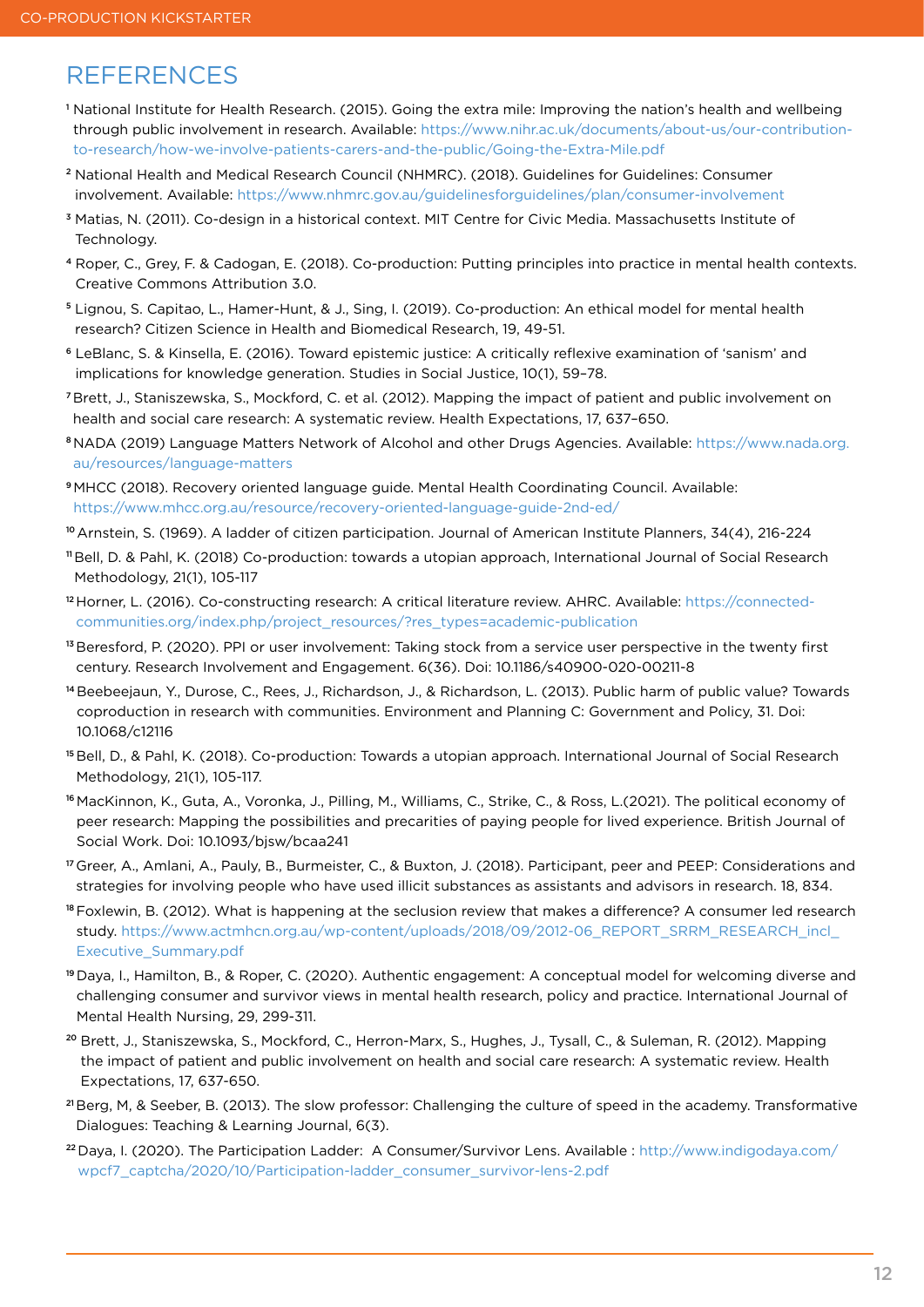# **NOTES**